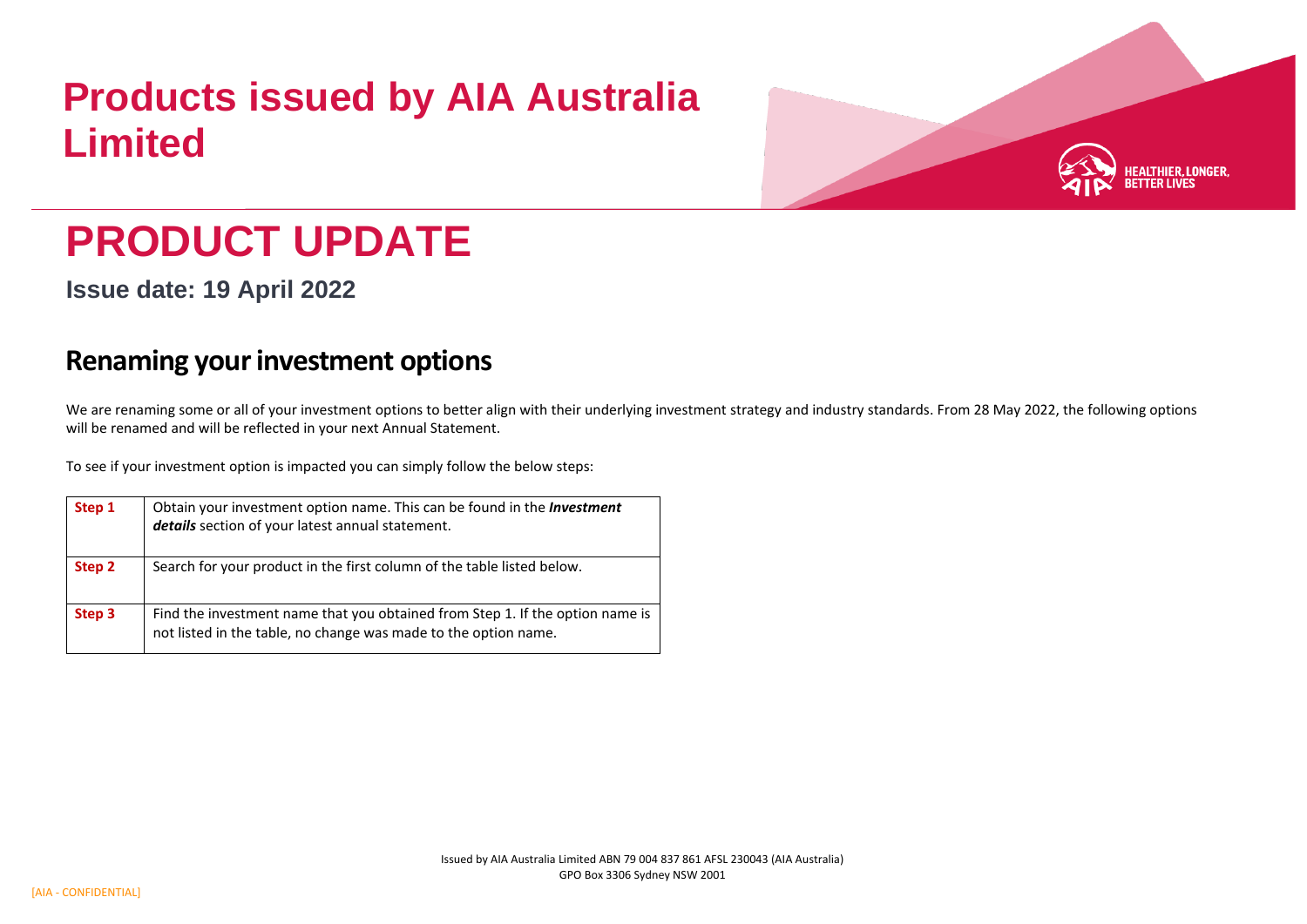## **Table of investment option name changes**

The table below lists the investment options for each product that have had a change in name. If your investment option is not shown, there is no change to the name for that investment option.

| <b>Product name</b>                       | Option code    | <b>Previous option name</b>       | New option name                        |
|-------------------------------------------|----------------|-----------------------------------|----------------------------------------|
| Allocated Annuity                         | AAMG02         | Managed                           | Growth                                 |
| <b>Business Super Bonds</b>               | <b>BB</b>      | Balanced Fund - Business Super    | Balanced                               |
|                                           | J2             | Balanced Fund - Business Super    | Balanced                               |
|                                           | E <sub>2</sub> | <b>Business Super Bonds</b>       | Capital Secure                         |
|                                           | E <sub>3</sub> | <b>Business Super Bonds</b>       | Capital Secure                         |
|                                           | P <sub>2</sub> | <b>Super Business Bond</b>        | Growth                                 |
|                                           | P <sub>3</sub> | <b>Super Business Bond</b>        | Growth                                 |
|                                           | BG             | Growth Fund - Business Super      | High Growth                            |
|                                           | F <sub>2</sub> | Growth Fund - Business Super      | High Growth                            |
| Corporate Super Bonds                     | CB             | Balanced Fund - Corporate Super   | Balanced                               |
|                                           | 12             | Balanced Fund - Corporate Super   | Balanced                               |
|                                           | B <sub>3</sub> | Corporate Super Bonds             | Capital Secure                         |
|                                           | Z <sub>2</sub> | Corporate Super Bonds             | Capital Secure                         |
|                                           | H2             | Corporate Super Managed           | Growth                                 |
|                                           | L <sub>3</sub> | Corporate Super Managed           | Growth                                 |
|                                           | L2             | Growth Fund - Corporate Super     | High Growth                            |
|                                           | CG             | Growth                            | High Growth                            |
| Deferred Annuity                          | CGSUP1         | Capital Guaranteed                | Capital Guaranteed (Participating)     |
| Investment Bond                           | NS1            | Balanced                          | Growth                                 |
|                                           | <b>SSMA</b>    | Managed Growth                    | Growth                                 |
|                                           | CS             | Managed Growth                    | Growth                                 |
|                                           | QS1            | Managed Growth                    | Growth                                 |
|                                           | <b>CGTSB</b>   | Capital Guaranteed                | Capital Guaranteed (Non Participating) |
|                                           | CGTSB1         | Capital Guaranteed                | Capital Guaranteed (Non Participating) |
|                                           | WS1            | <b>Australian Shares</b>          | Multi-Manager Australian Share         |
| Lifebuilder                               | <b>BALGPS</b>  | Balanced                          | Growth                                 |
|                                           | <b>EQPGPS</b>  | Equity profile                    | High Growth                            |
|                                           | CGSUP5         | Capital Guaranteed                | Capital Guaranteed (Participating)     |
| Managed Investment Super Plan - Corporate | SM_PROT        | SM Managed Growth Protected Units | Growth                                 |
|                                           | SM UNPROT      | SM Managed Growth Protected Units | Growth                                 |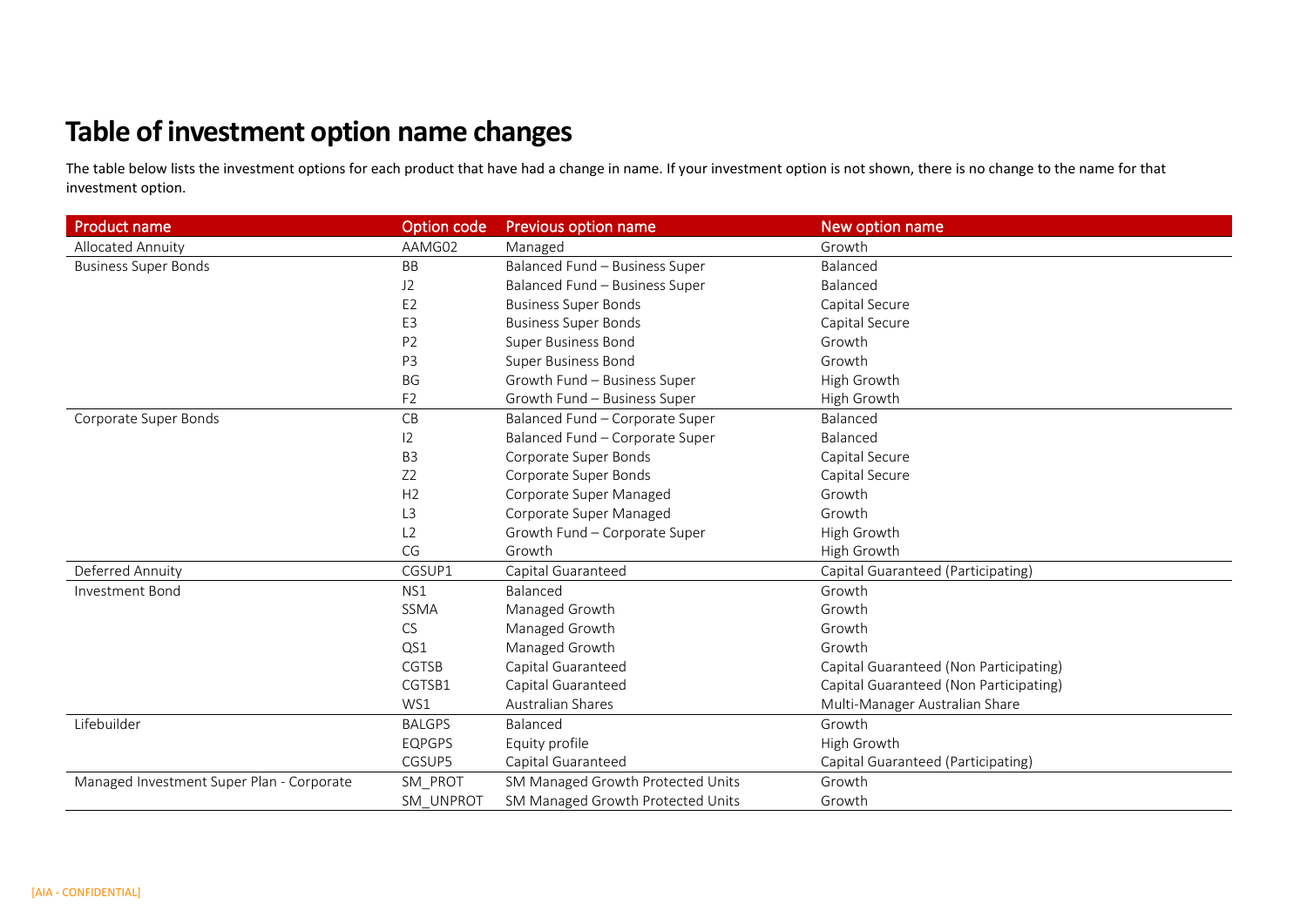| <b>Product name</b>                  | Option code        | <b>Previous option name</b>         | New option name                        |
|--------------------------------------|--------------------|-------------------------------------|----------------------------------------|
| Personal Superannuation Bond         | 2STB               | Stable                              | Capital Stable                         |
|                                      | 2CMG               | Consensus Managed                   | Growth                                 |
|                                      | 2MGD               | Managed                             | Growth                                 |
|                                      | 2CSH               | Capital Guaranteed Cash             | Guaranteed Cash                        |
|                                      | 1SUP               | Super Capital Guaranteed            | Capital Guaranteed (Participating)     |
|                                      | 2EQY               | <b>Australian Equities</b>          | Multi-Manager Australian Share         |
|                                      | 2FIX               | Fixed Interest                      | Multi-Manager Fixed Income             |
|                                      | 2INT               | International                       | Multi-Manager Global Share             |
| Private Trustee                      | 1LUS               | Life Umbrella Super                 | Capital Guaranteed (Participating)     |
| PruPlan Superannuation               | CGSUP <sub>1</sub> | Capital Guaranteed                  | Capital Guaranteed (Participating)     |
|                                      | CGSUP3             | Capital Guaranteed                  | Capital Guaranteed (Participating)     |
|                                      | CGSUP4             | Capital Guaranteed                  | Capital Guaranteed (Participating)     |
| PruPlan Superannuation "Unit Linked" | PLAN5S             | Balanced                            | Growth                                 |
| Retirement Investment Plan           | 1RIP               | Retirement Investment Plan          | Capital Guaranteed (Participating)     |
| <b>Retirement Accumulation Plan</b>  | 1RAP               | <b>Retirement Accumulation Plan</b> | Capital Guaranteed (Participating)     |
| Roll-Over Bond                       | M <sub>3</sub>     | Managed                             | Growth                                 |
| Rollover Bond                        | 2STB               | Stable                              | Capital Stable                         |
|                                      | 2CST               | Consensus Stable                    | Capital Stable                         |
|                                      | 2CMG               | Consensus Managed                   | Growth                                 |
|                                      | 2MGD               | Managed                             | Growth                                 |
|                                      | 2CSH               | Capital Guaranteed Cash             | Guaranteed Cash                        |
|                                      | 1SUP               | Super Capital Guaranteed            | Capital Guaranteed (Participating)     |
|                                      | 2EQY               | Australian Equities                 | Multi-Manager Australian Share         |
|                                      | 2FIX               | <b>Fixed Interest</b>               | Multi-Manager Fixed Income             |
|                                      | 2INT               | International                       | Multi-Manager Global Share             |
|                                      | 6ROL               | Rollover                            | Capital Guaranteed (Non Participating) |
|                                      | 6RNF               | Rollover                            | Capital Guaranteed (Non Participating) |
|                                      | 7RMN               | Managed                             | Growth                                 |
|                                      | 7RCA               | Capital Guaranteed Cash Fund        | <b>Guaranteed Cash</b>                 |
|                                      | 6RCG               | Capital Guaranteed                  | Capital Guaranteed (Non Participating) |
|                                      | 7RAE               | <b>Australian Equities</b>          | Multi-Manager Australian Share         |
|                                      | 7RIE               | <b>International Equities</b>       | Multi-Manager Global Share             |
|                                      | RBMG02             | Managed                             | Growth                                 |
| <b>Rollover Deferred Annuity</b>     | SSMA               | Managed Growth                      | Growth                                 |
| Rollover Deposit Plan                | 1SUP               | Super Capital Guaranteed            | Capital Guaranteed (Participating)     |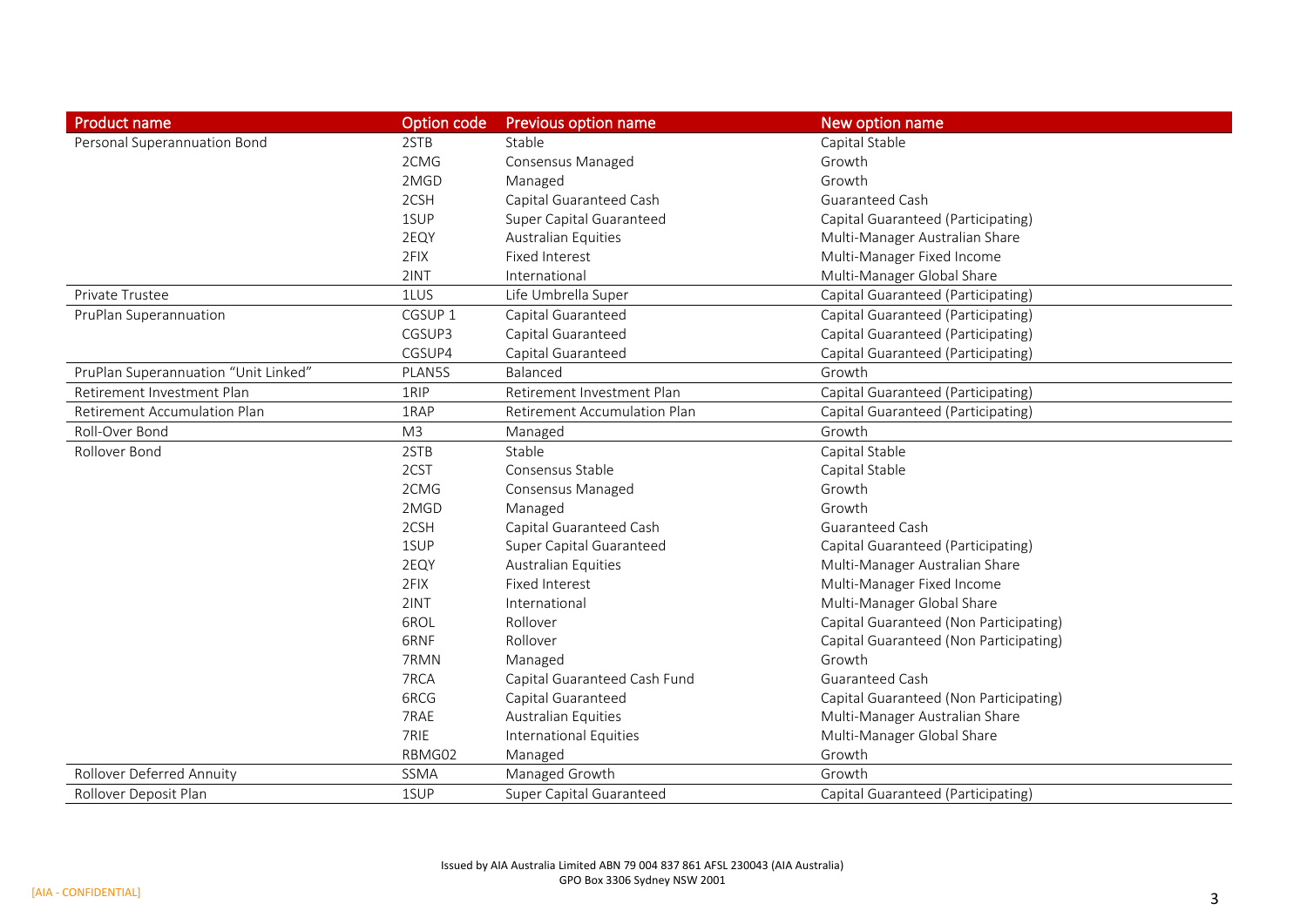| <b>Product name</b>        | Option code            | Previous option name          | New option name                    |
|----------------------------|------------------------|-------------------------------|------------------------------------|
| Rollover Fund              | R <sub>2</sub>         | Balanced Fund - Rollover Fund | Balanced                           |
|                            | RB                     | Balanced Fund - Rollover Fund | Balanced                           |
|                            | D <sub>2</sub>         | Rollover/ADF Capital Secure   | Capital Secure                     |
|                            | D <sub>3</sub>         | Rollover/ADF Capital Secure   | Capital Secure                     |
|                            | N <sub>2</sub>         | Rollover/ADF Managed Fund     | Growth                             |
|                            | N3                     | Rollover/ADF Managed Fund     | Growth                             |
|                            | G <sub>2</sub>         | CRF Growth Fund               | High Growth                        |
|                            | <b>RG</b>              | CRF Growth Fund               | High Growth                        |
|                            | <b>RS</b>              | Savings Account Rollover Fund | Savings                            |
|                            | S <sub>2</sub>         | Savings Account Rollover Fund | Savings                            |
| Rollover Plan              | B93SG <sup>1</sup>     | Balanced                      | Growth                             |
|                            | <b>BALASG</b>          | Balanced                      | Growth                             |
|                            | F193SG                 | Cash                          | Guaranteed Cash                    |
|                            | CAPFSG <sup>2</sup>    | Cash                          | Guaranteed Cash                    |
|                            | $E$ P93SG <sup>3</sup> | <b>Equity Profile</b>         | High Growth                        |
|                            | EPSG                   | <b>Equity Profile</b>         | High Growth                        |
|                            | CGSUP1                 | Capital Guaranteed            | Capital Guaranteed (Participating) |
| Rollover Plan Goldseal     | BOND5S                 | Balanced                      | Growth                             |
| Rollover Plan "S" Series   | SBALSG                 | Balanced                      | Growth                             |
|                            | <b>SCPFSG</b>          | Cash                          | Guaranteed Cash                    |
|                            | SEPSG                  | Equity Profile                | High Growth                        |
|                            | CGSUP1                 | Capital Guaranteed            | Capital Guaranteed (Participating) |
| <b>Superannuation Bond</b> | 2STB                   | Stable                        | Capital Stable                     |
|                            | 2MGD                   | Managed                       | Growth                             |
|                            | 2CSH                   | Capital Guaranteed Cash       | <b>Guaranteed Cash</b>             |
|                            | 1SUP                   | Super Capital Guaranteed      | Capital Guaranteed (Participating) |
|                            | 2EQY                   | <b>Australian Equities</b>    | Multi-Manager Australian Share     |
|                            | 2FIX                   | <b>Fixed Interest</b>         | Multi-Manager Fixed Income         |
|                            | 2INT                   | International                 | Multi-Manager Global Share         |
|                            | CGSUP1                 | Capital Guaranteed            | Capital Guaranteed (Participating) |
|                            | <b>BALASG</b>          | Balanced                      | Growth                             |
|                            | CAPFSG <sup>2</sup>    | Cash                          | Guaranteed Cash                    |
|                            | BOND5S                 | Balanced                      | Growth                             |
|                            | B93SG <sup>1</sup>     | Balanced                      | Growth                             |
|                            | F193SG                 | Cash                          | Guaranteed Cash                    |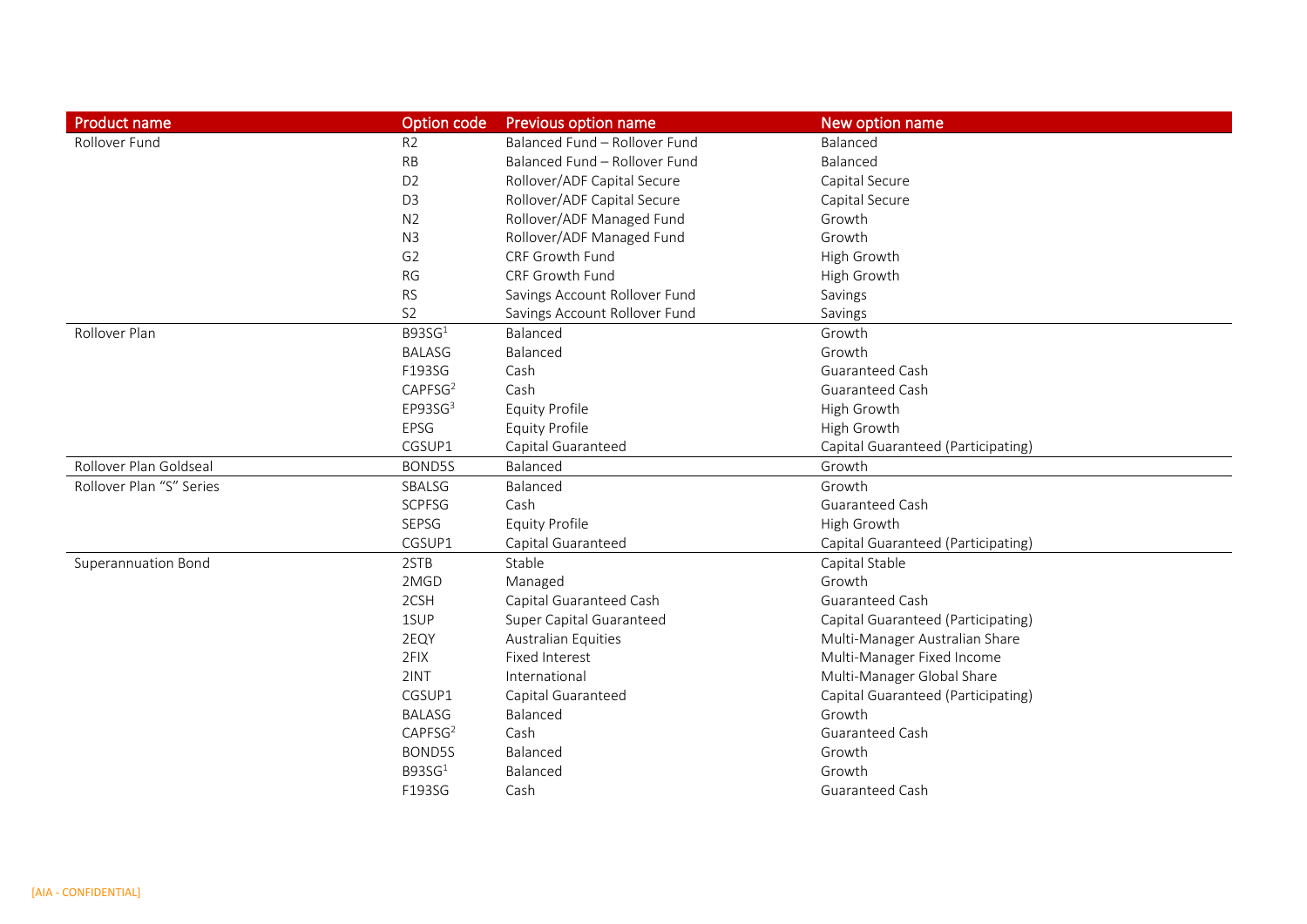| <b>Product name</b>                                                 | Option code            | <b>Previous option name</b> | New option name                        |
|---------------------------------------------------------------------|------------------------|-----------------------------|----------------------------------------|
|                                                                     | $E$ P93SG <sup>3</sup> | <b>Equity Profile</b>       | High Growth                            |
|                                                                     | <b>EPSG</b>            | <b>Equity Profile</b>       | High Growth                            |
| Superannuation Bond "S" Series                                      | SBALSG                 | Balanced                    | Growth                                 |
| SuperBridge, SuperSpan Plus                                         | FG                     | Capital Secure              | Capital Stable                         |
|                                                                     | CS                     | Managed Growth              | Growth                                 |
|                                                                     | <b>NS</b>              | Balanced                    | Growth                                 |
|                                                                     | CGSB                   | Capital Guaranteed          | Capital Guaranteed (Non Participating) |
| SuperBridge - Series III                                            | FG1                    | Capital Secure              | Capital Stable                         |
|                                                                     | NS1                    | Balanced                    | Growth                                 |
|                                                                     | QS1                    | Managed Growth              | Growth                                 |
|                                                                     | CGSB1                  | Capital Guaranteed          | Capital Guaranteed (Non Participating) |
|                                                                     | WS1                    | Australian Shares           | Multi-Manager Australian Share         |
| SuperBridge - Series IV, SuperSpan Plus Series                      | FG4                    | Capital Secure              | Capital Stable                         |
| IV                                                                  | NS4                    | Balanced                    | Growth                                 |
|                                                                     | QS4                    | Managed Growth              | Growth                                 |
|                                                                     | CGSB4                  | Capital Guaranteed          | Capital Guaranteed (Non Participating) |
|                                                                     | WS4                    | <b>Australian Shares</b>    | Multi-Manager Australian Share         |
|                                                                     | XS4                    | Australian Fixed Interest   | Multi-Manager Fixed Income             |
| SuperBridge - Investment Linked, SuperBridge -<br><b>New Series</b> | <b>CS</b>              | Managed Growth              | Growth                                 |
| SuperPlan Superannuation                                            | CGSUP5                 | Capital Guaranteed          | Capital Guaranteed (Participating)     |
| SuperSpan Plus - Series III                                         | FG1                    | Capital Secure              | Capital Stable                         |
|                                                                     | NS1                    | Balanced                    | Growth                                 |
|                                                                     | QS1                    | Managed Growth              | Growth                                 |
|                                                                     | CGSB1                  | Capital Guaranteed          | Capital Guaranteed (Non Participating) |
|                                                                     | WS1                    | <b>Australian Shares</b>    | Multi-Manager Australian Share         |
|                                                                     | XS1                    | Australian Fixed Interest   | Multi-Manager Fixed Income             |
| SuperSpan II, SuperSpan - Limited Offer                             | CGSSLO                 | Capital Guaranteed          | Capital Guaranteed (Non Participating) |
| SuperSpan II Multi Option                                           | <b>CS</b>              | Managed Growth              | Growth                                 |
|                                                                     | <b>NS</b>              | Balanced                    | Growth                                 |
| SuperSpan (Limited Offer) Multi Option                              | <b>NS</b>              | Balanced                    | Growth                                 |
| Tailored Annuity Plan - Allocated Annuity                           | FGT <sub>2</sub>       | Capital Secure              | Capital Stable                         |
|                                                                     | NST <sub>2</sub>       | Balanced                    | Growth                                 |
|                                                                     | QST <sub>2</sub>       | Managed Growth              | Growth                                 |